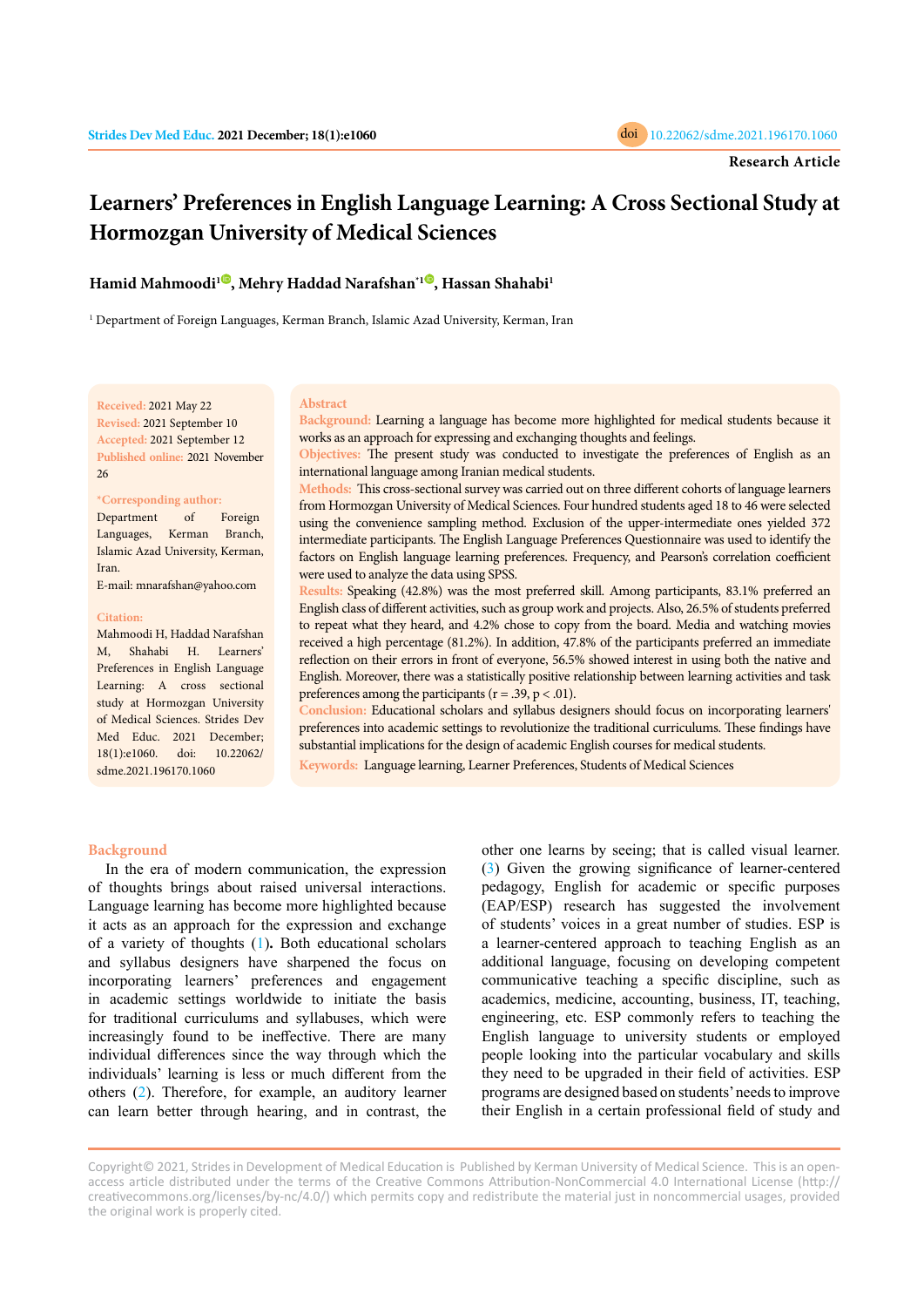are generally taught at the university. EAP merely focuses on university students, while ESP courses focus on the language, skills, and genres appropriate to the specific activities the learners need to carry out in English either in academic settings or within the community. Generally, to elaborate on the differences between ESP and EAP, it could be said that EAP is just like general English; it adapts to almost all fields or areas, while ESP is adaptable only to particular fields or areas.

These courses provide language instruction for academic study in universities. Language skills addressed include listening comprehension, fluency development, oral intelligibility, reading, grammar, writing, and vocabulary development. To address why medical students are required to learn the English language, it would be said that medical terminology allows all medical professionals to understand each other and communicate effectively. When everyone understands what a condition, medicine, or procedure is, they can fulfill their roles accordingly, whether that is delivering medicine or billing for medicine. On the other hand, English is essential to doctors worldwide since much medical and scientific literature is written in English. In addition, it is common for international meetings to hold their conferences in English. Medical students and professional doctors require English to read and understand documents, write articles, and participate in international conferences, where English is the most dominant medium of interaction. Moreover, students must be updated with the most recent scientific progression; therefore, learning English in its academic form can contribute to this critical issue.

To illustrate the logic behind such numerical studies, for instance, Hutchinson and Waters ([4\)](#page-5-0) asserted that what leads to the rise of ESP is how it meets and treats the learners' specific needs, demands, and requests in terms of the situations in which they are placed. Strevens considered two principles in the recent developments in teaching English ([5\)](#page-5-0). He believed that those principles draw on the learner's specific needs and attempt to increase the learner's communicative ability to function in authentic discourse situations. Hence, instruction in a field like ESP roots in these two basic principles in academic contexts. Likewise, the concept of preferences in a higher education context is considered a fundamental aspect of an organization's texture where it grounds the borderline of philosophies, epistemologies, and consequently, the differences. It has been stated that tailoring learners' wants and preferences in outlining a learner-centered curriculum are significantly essential ([6](#page-5-0)). Understanding the growing needs and demands of language learners is both observable and unobservable within their learning attempts. What should be attended to in such exploration shapes learners' needs and preferences [\(7](#page-5-0))? As English has become an everyday subject of learning; initiations have emerged to embrace students' needs from various backgrounds with a deepened focus on individual preferences. Considering the learners' autonomy through independent learning or out-of-class activities could be a key response to learners'

diversities [\(8](#page-5-0), [9](#page-5-0)).

Therefore, a shift of focus in research has occurred to investigate the matter of usefulness and importance in terms of preferred activities and tasks in the learning process from the students' points of view. In a study by Falout et al. suggested that Japanese students preferred communicative over traditional grammar-based activities ([10\)](#page-5-0). Sullivan found that learners seek opportunities to communicate and build a circle of connections with their peers and their English teachers ([11](#page-5-0)). Kang et al. assessed the perceptions and preferences for English language teaching among English as a Foreign Language (EFL) in schools, colleges, and universities worldwide in non-English-speaking countries and the teaching method of pre-service teachers and learning activities in the classroom  $(12)$  $(12)$  $(12)$ . They showed that teachers resort to their teaching methods by selecting such activities as one-on-one conversation, taking up language games, and pronunciation practices as the most preferred ones and think that those methods are superior to the out of date activities, such as translation and grammar exercises as the least preferred ones.

Lau and Gardner indicated that given the different disciplinary features of academic English learning, the students had specific distinct preferences ([13](#page-5-0)). Some students favored the solitary mode of learning, while others were inclined to collaborative learning. Moreover, the first group showed their strongest belief in learner autonomy. These differences strongly indicate the need to develop an academic English curriculum and courses to fill the existing gap. Therefore, learning a language or a portion of it as ESP in academic settings requires an intimate focus on students' differences and preferences on fulfilling their tasks. It is worth noting that integrated curricula following a comprehensive teaching approach have focused on knowledge acquisition of foreign languages [\(14](#page-5-0)-[18](#page-5-0)).The attempt at learning a language at the academic level calls for taking up the highly favored strategies, appropriately fit the curriculum. Therefore, a shift has occurred to contribute learners' preferences into all educational and academic systems dimensions.

Bada and Okan, for instance, argued that those teachers who exert effort to analyze their students' needs to unfold their capabilities, potentials, and preferences are among successful instructors with effective language teaching styles ([19\)](#page-5-0). Al Hummaira indicated that students care about opportunities given by their teachers to fully engage them in discussions or problem-solving activities in the classroom ([20\)](#page-5-0). Moreover, he uncovered that students expect their teachers to keep them active by assigning group tasks as out-of-class activities. In other words, the expectations of students and the teaching situation can be built if English language learning meets students' needs effectively, especially the four language skills (speaking, reading, listening, and writing). Khan et al found visual learning the most preferred model and revealed that highachieving college students are among those who rely on their visual sense in learning preferences rather than the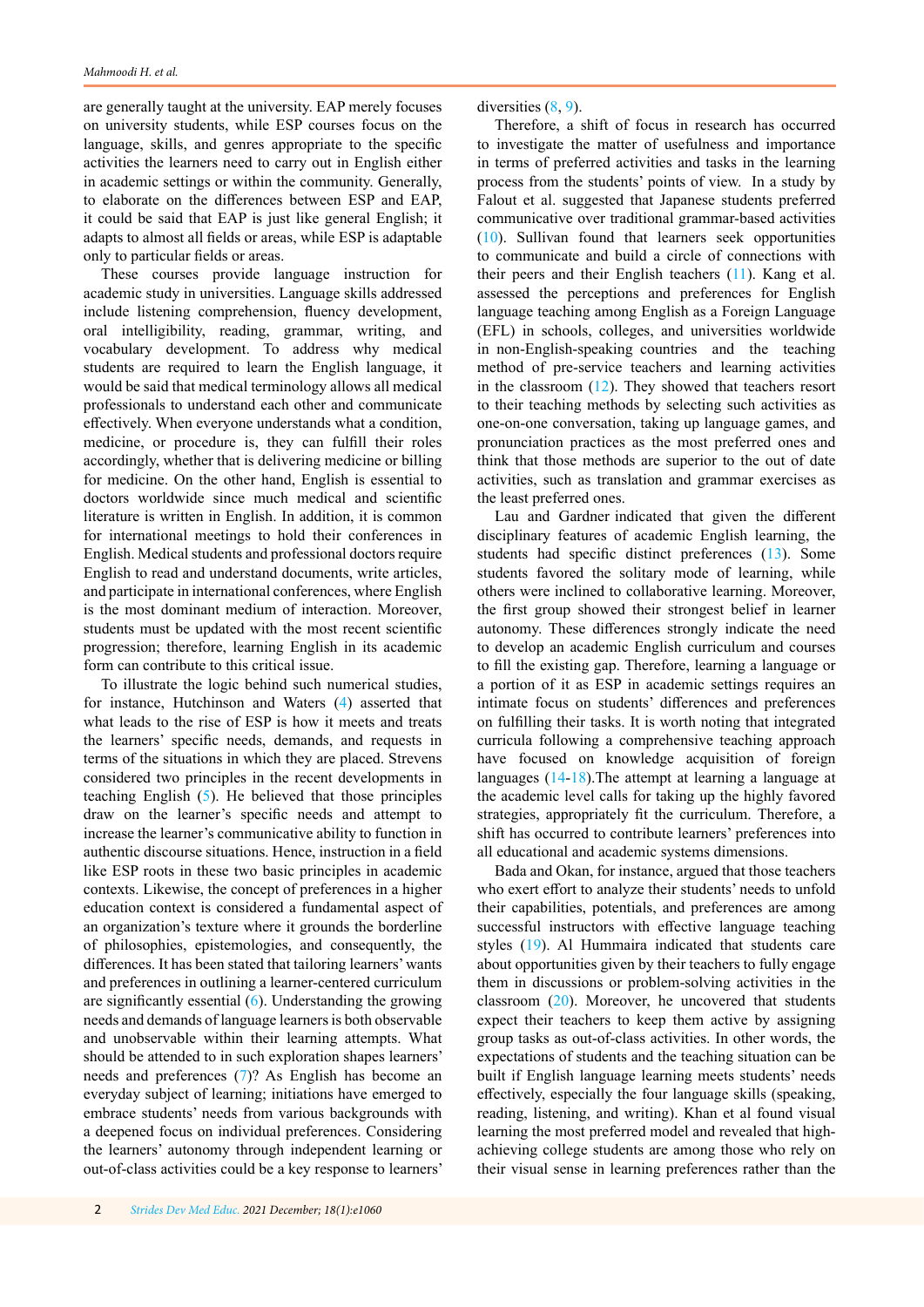#### auditory sense  $(21)$  $(21)$ .

To discover the influential factors, Fatemi et al. demonstrated that individual differences and specific personality characteristics are influential factors that affect the mentality of EFL students; therefore, they can shape their willingness and tendency toward learning language and other academic activities [\(22](#page-5-0)). Likewise, the aspect of sex was discovered effectively on individuals' preferences; it was revealed that female students preferred kinesthetic style, whereas male students were inclined to benefit from a variety of learning techniques. [\(23](#page-5-0), [24](#page-5-0)).

## **Objectives**

Every individual follows distinct alternatives of how to obtain, retain, and recall information, which are intrinsically dependent upon unique features and traits that are not often perceived or consciously taken by students for the analysis and comprehension of new information [\(25](#page-5-0)).Therefore, the current study was done to address the medical students' preferences regarding learning the English language.

## **Methods**

This cross-sectional quantitative survey was carried out on three different cohorts of language learners (medical, paramedical, nursery, and midwifery students) from the Hormozgan University of Medical Sciences from September 2020 through January 2021. Four hundred students aged 18 to 46 years were selected using the convenience sampling method. Initially, the Longman Placement Test  $(26)$  $(26)$  $(26)$  (LPT) was used to draw on participants with a homogenous English language proficiency level since learners' English language proficiency level affects their language preferences. Based on the results, 93% of the participants were at the intermediate and 7% at the upper intermediate level of the English language. With the exclusion of the upper-intermediate ones (based on the placement test results), a sample of 372 intermediate participants was left. Ethical approval was obtained from university officials based on the university's ethical guidelines. The test comprises 100 written multiple-choice questions assessing learners' grammar and vocabulary knowledge. The participants were given 50 minutes to complete the questions, and the scoring was as follows:

Pre-Elementary: 00-20, Elementary: 21-35, Preintermediate: 36-60, Intermediate: 61-85, Upper-Intermediate: 86-100.

To uncover the participants' English language preferences, the English Language Preference Questionnaire (ELPQ) was used, which was designed and developed by the researchers of the present study considering the literature review (Gardner  $(27)$  $(27)$  and Chalak and Kassaian  $(28)$  $(28)$  and objectives of the study. ELPQ included nine factors labeled Dominant skills, Class activities, Working Style, Error Correction, Media Preferences, Topic Preferences, Learning Activities, Task Preferences, and Classroom Language. The participants were asked to mark whether they agreed with the items on

a 5-point Likert scale (1 'strongly disagree' to 5 'strongly agree'). To design the questionnaire, at first, the relevant literature of the English language and learning preferences was scrupulously examined. Then several semi-structured interviews were performed with some researchers, teachers, and learners in the field of English language to examine whether the interviewees could approve the variables taken from the literature and to check whether or not there were any other affecting variables the interviewees could recommend. The items were examined by some experts to evaluate their redundancy, face validity, content validity, and language clarity. After obtaining the comments of the experts, the value of content validity was calculated based on the CVR formula, and if the calculated content validity value was equal to or higher than the determined value in Lawshe's table, the item was preserved; otherwise, it was eliminated from the list of the items. The feedback contributed to some revisions modifying the structure of questions 3, 5, and 8 as they were structurally vague. Therefore, these questions were structurally simplified. These steps helped the researchers construct an 18-item questionnaire. Cronbach's alpha was used to estimate the questionnaire reliability. The overall Cronbach's alpha for this questionnaire was 0.81, which revealed a good internal consistency of the questionnaire.

The chance of direct contact with students as a member of the research society constituted mutual trust between the researchers and the participants [\(29](#page-5-0)-[31](#page-6-0)). The participants were oriented to the objectives of the study, procedure, and limitations and then were asked to participate voluntarily. To keep the participants' information confidential, all identifications were removed, and pseudonyms were used instead. All the completed questionnaires were treated anonymously. Frequency (n), percent (%), and Pearson's correlation coefficient were used for the analysis of data using SPSS version 26 software.

#### **Results**

Of total, 135 (36.3%) students were male and 237 (63.7%) were female. Also, 32% of participants were students of nursing, 11% midwifery, 35.2% paramedical, and 21.8% were medical students ([Table 1](#page-3-0)).

As it is shown in [Tables 2](#page-3-0) and [3,](#page-3-0) female participants preferred to obtain speaking skills more than other skills (24.5%), which also proceeds the same skill in male participants (18.3%), which shows the significance of speaking skills among medical sciences students. General preferences of the participants' English language skills were in the following order for the students of nursing, midwifery, and paramedical: speaking, reading, vocabulary, grammar, listening, and writing; however, it was slightly different for the medical students: speaking, vocabulary, reading, grammar, writing, and listening.

Regarding class activities, 83.1% of them preferred having an English class with several activities, such as pair/group work and projects. Regarding students' preferences for working styles in the classroom, 55.1% preferred teamwork.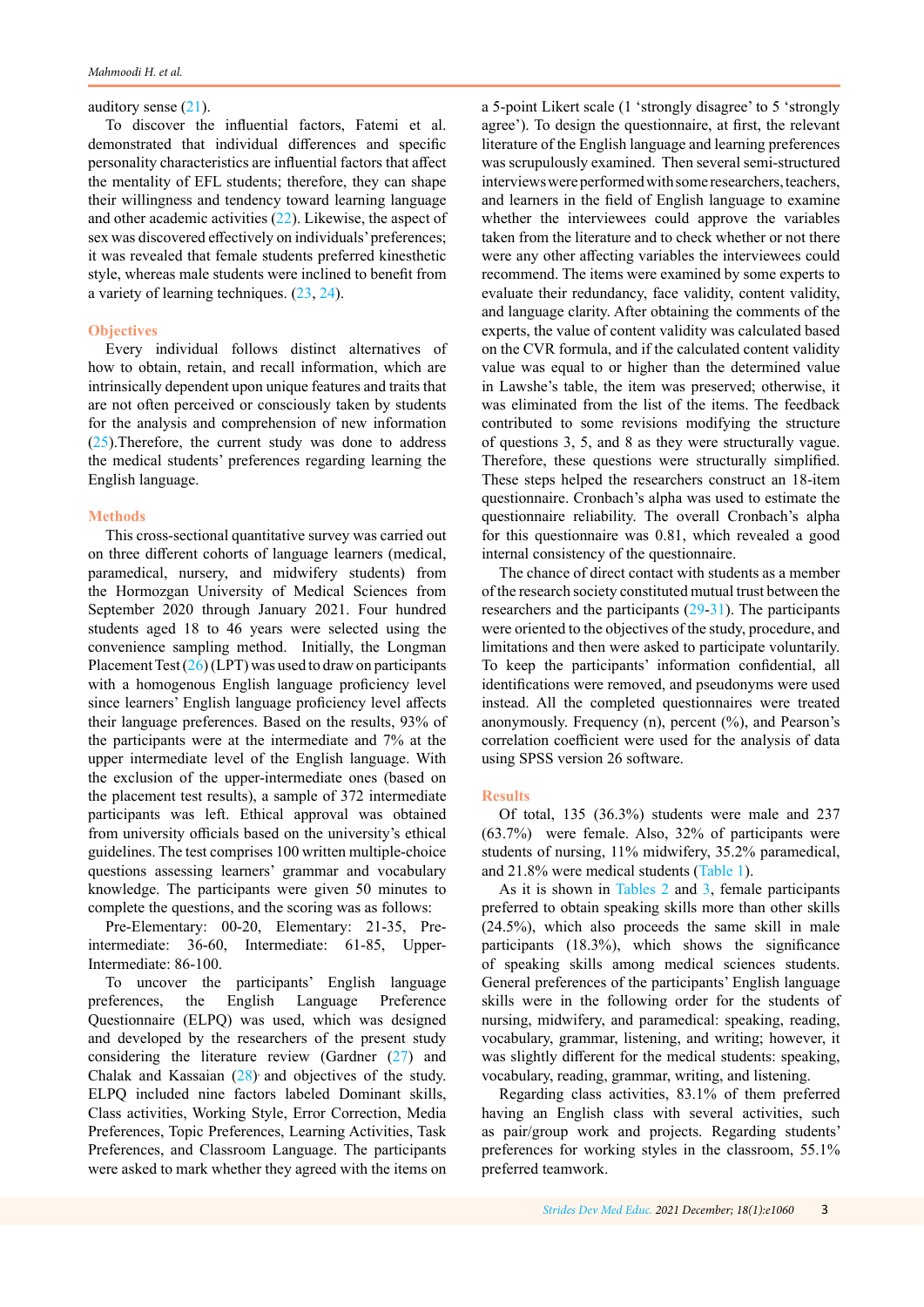<span id="page-3-0"></span>**Table1.** Demographic characteristics of the participants

| Gender | <b>Education</b> | N(%      |
|--------|------------------|----------|
|        | Nursing          | 54(14.5) |
| Male   | Midwifery        | 0(0)     |
|        | Paramedical      | 56(15.1) |
|        | Medical          | 25(6.7)  |
| Female | Nursing          | 65(17.5) |
|        | Midwifery        | 41(11)   |
|        | Paramedical      | 75(20.1) |
|        | Medical          | 56(15.1) |
| Total  |                  | 372(100) |

**Table2.** Comparison of the preferred language skills based on gender

| <b>Skill</b> | Female    |                  | Male            |  |  |
|--------------|-----------|------------------|-----------------|--|--|
|              | N(%       | <b>Frequency</b> | Percent $(\% )$ |  |  |
| Reading      | 60(16.9)  | 18               | 5.20            |  |  |
| Grammar      | 18(5.20)  | 15               | 3.20            |  |  |
| Vocabulary   | 35(10.25) | 19               | 6.20            |  |  |
| Writing      | 10(2.65)  | $\overline{4}$   | 0.75            |  |  |
| Speaking     | 97(24.5)  | 69               | 18.3            |  |  |
| Listening    | 17(4.20)  | 10               | 2.65            |  |  |
| Total        | 237(63.7) | 135              | 36.3            |  |  |

## **Table 3.** Comparison of the preferred language skills based on field of study

| <b>Skill</b> | <b>Nursing</b>   |         | Midwifery      |         | Paramedical    |         | <b>Medical</b>   |         |
|--------------|------------------|---------|----------------|---------|----------------|---------|------------------|---------|
|              | <b>Frequency</b> | Percent | Frequency      | Percent | Frequency      | Percent | <b>Frequency</b> | Percent |
| Reading      | 28               | 7.25    |                | 2.20    | 34             | 11.00   | 10               | 3.65    |
| Grammar      | 8                | 1.2     | $\overline{4}$ | 0.75    | 14             | 2.70    |                  | 2.20    |
| Vocabulary   | 17               | 4.20    | 6              | 1.05    | 19             | 5.75    |                  | 3.90    |
| Writing      |                  | 0.6     |                | 0.15    | $\overline{4}$ | 0.75    | 6                | 1.05    |
| Speaking     | 56               | 17.55   | 20             | 6.25    | 48             | 12.55   | 42               | 10.1    |
| Listening    |                  | 1.20    | 3              | 0.6     | 12             | 2.45    |                  | 0.9     |
| Total        | 119              | 32      | 41             | 11      | 131            | 35.2    | 81               | 21.8    |

**Table 4.** Working styles, ways of learning, media preferences, and topic/subject preference

| <b>Responses Distribution</b> | <b>Reply</b>                            | <b>Frequency</b> | Percent $(\% )$ |
|-------------------------------|-----------------------------------------|------------------|-----------------|
| Working Style                 | Individually                            | 79               | 21.2            |
|                               | In pair                                 | 86               | 23.1            |
|                               | In group                                | 205              | 55.1            |
|                               | Reading                                 | 64               | 15.7            |
|                               | Listening                               | 64               | 15.7            |
|                               | Problem-solving                         | 28               | 9.2             |
| The Ways of Learning          | Copying from the board                  | 17               | 4.2             |
|                               | Listening and taking notes              | 69               | 16.8            |
|                               | Reading and taking notes                | 45               | 11.9            |
|                               | Repeating what they hear                | 85               | 26.5            |
| Media preferences             | TV/video/radio /movies/tape/cassette    | 298              | 81.2            |
|                               | Written materials on the board          | 42               | 10.5            |
|                               | Images/posters                          | 32               | 8.3             |
| Topic/subject Preference      | General subjects                        | 216              | 58.1            |
|                               | Related to their academic major         | 135              | 36.3            |
|                               | <b>Both</b>                             | 21               | 5.6             |
| Error correction              | immediately, in front of everyone       | 178              | 47.8            |
|                               | Later, in the end, in front of everyone | 77               | 20.7            |
|                               | Later, in private                       | 115              | 30.9            |
| Language of the<br>classroom  | English                                 | 133              | 35.8            |
|                               | Persian                                 | 25               | 6.7             |
|                               | <b>Both</b>                             | 210              | 56.5            |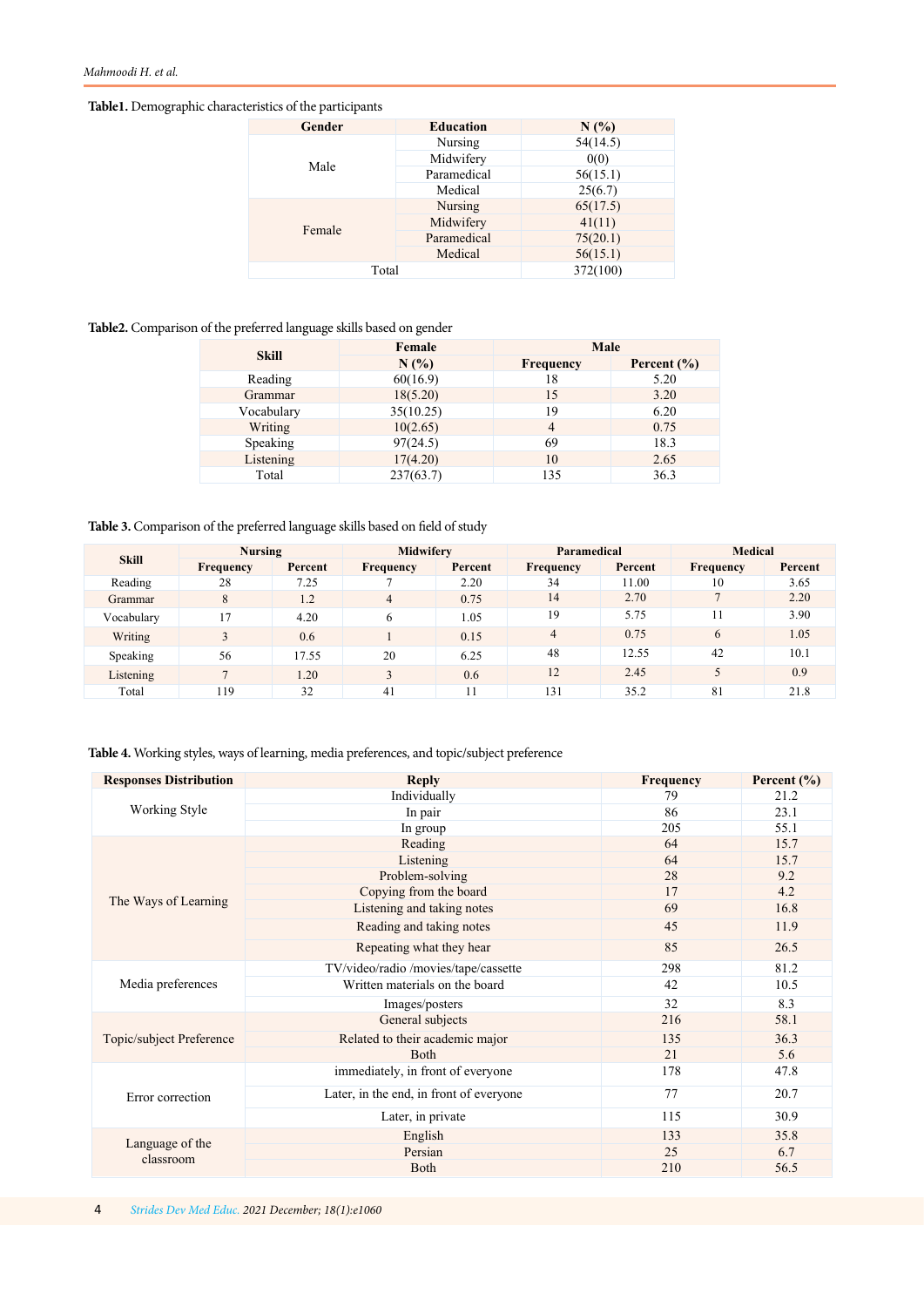It conveys a clear message to the teachers that teamwork gives students the sense of more comfort, productivity, and relaxation, where their voices would be heard, and their views would be considered and valued. In response to the ways of learning, 26.5% of students preferred to repeat what they heard, and just 4.2% of them preferred to copy from the board. TV/video/radio/tape/cassette and movies received a high percentage of preference (81.2%) in terms of media and topic preferences. Considering the preferred topic, 58.1% of participants preferred general subjects ([Table 4](#page-3-0)).

Regarding the preferred style of correcting errors, 47.8% of the participants preferred an immediate reflection on their errors in front of everyone. In response to the language type use, 56.5% of students showed their interest in using both native language and English language. Therefore, those who believe L1 plays a minimal role in the teaching of language are invited to think back of its role and contributions it makes to the fields of language learning and teaching ([Table 4](#page-3-0)).

There was a statistically significant and positive relationship between learning activities and task preferences among the participants ( $r = 0.39$ ,  $p < 0.01$ ).

#### **Discussion**

The world is dramatically changing due to globalization and technological development. This rapid transformation has proceeded with a constant need to change traditional ELT pedagogy. Since multilingual and multicultural interaction with English users worldwide has become an interest in diverse contexts, it is of urgent importance for ELT-oriented researchers and educators to understand and improve students' perceptions of the English language [\(32](#page-6-0)). The findings of this study can alter and expand previous literature on academic language learning by considering the differences in practice modes. Becher and Towler have documented disciplinary variations consistent with the present study [\(33](#page-6-0)). If learners' overarching preferences can be identified within specific disciplinary fields, educational approaches can be tailored to enhance learning capacities. Therefore, disciplinary teachers need to recognize their students' learning preferences and adjust their teaching based on them.

On the other hand, it should not be neglected that what students prefer is not always part of their needs [\(26\)](#page-5-0). Seemingly, teachers embark on the activities based on their perception of their students' demands and needs. Therefore, teachers are required to modify the activities students do not prefer to follow because they do not enjoy having them in their learning experience, even if such activities are considered useful for students. Few academic language teachers are inclined to share most of their students' learning preferences, which could result in an unclear picture of those preferences failing to accommodate them. Thus, determining the boundaries of these overlapped areas in designing the corresponding ESP/ EAP courses is a need that should not be neglected.

This quantitative study was designed and accomplished

to know the [preferences in English language learning](https://onlinelibrary.wiley.com/doi/10.1111/pops.12448) among Iranian Medical students. The results showed that the participants' English language skills' preferences are in the following order: speaking, reading, vocabulary, grammar, listening, and writing using TV/video/radio/tape/ cassette and movies working on general subjects. Learning medicine is a complicated task followed by the stressing need for individual commitment, developing reading habits, and establishing communicative skills. Therefore, reading skill is significant in clinical skills; it increases knowledge and thinking process regarding everyday clinical challenges ([29](#page-5-0)). Concerning the developments in language teaching, Strevens pointed to two principles being drawn on the learners' specific needs and attempt to increase their communicative ability to function in authentic discourse situations [\(5](#page-5-0)). Hence, a shift of focus in research is required to investigate the matter of usefulness and importance in terms of preferred activities and tasks in the learning process from the students' points of view. Falout et al., for instance, indicated that traditional grammar-centered activities were mostly disliked by students [\(10](#page-5-0)). In the same vein, Sullivan revealed that students welcome chances to communicate and interact with their classmates and their English language teachers [\(11](#page-5-0)).

Furthermore, the results revealed that conversations, dialogues, and communicative practices in team or group work are the most preferred learning activities among participants of the study with the help of a teacher who plays the role of a facilitator and guide rather than a participant. In other words, the expectations of students and the teaching situation can be built if English language learning meets students' needs effectively, especially the four language skills (speaking, reading, listening, and writing). Moreover, the results showed the participants' interest in using both their native language and the English language. Therefore, L1 role in and contributions to the field of language learning and teaching should be reassessed. Referring to the preferred style of correcting errors, the participants preferred an immediate reflection on their errors in front of everyone. Quinn believed that a deeper concentration on learners' error correction helps them vividly notice their weaknesses ([34\)](#page-6-0).

Therefore, both educational scholars and syllabus designers should sharpen the focus on incorporating learners' preferences and involvements to academic settings all around the world to revolutionize the bases of traditional curriculums, which were increasingly found to be ineffective. The findings of the current study would be useful for both students and teachers to maximize the learning outputs by taking into account the students' preferences before designing the course curriculum because the materials, which cover the students' needs, interests, and demands can act as a strong motivator to support and promote students' achievements in learning a language.

#### **Conclusion**

This study provides those responsible for curriculum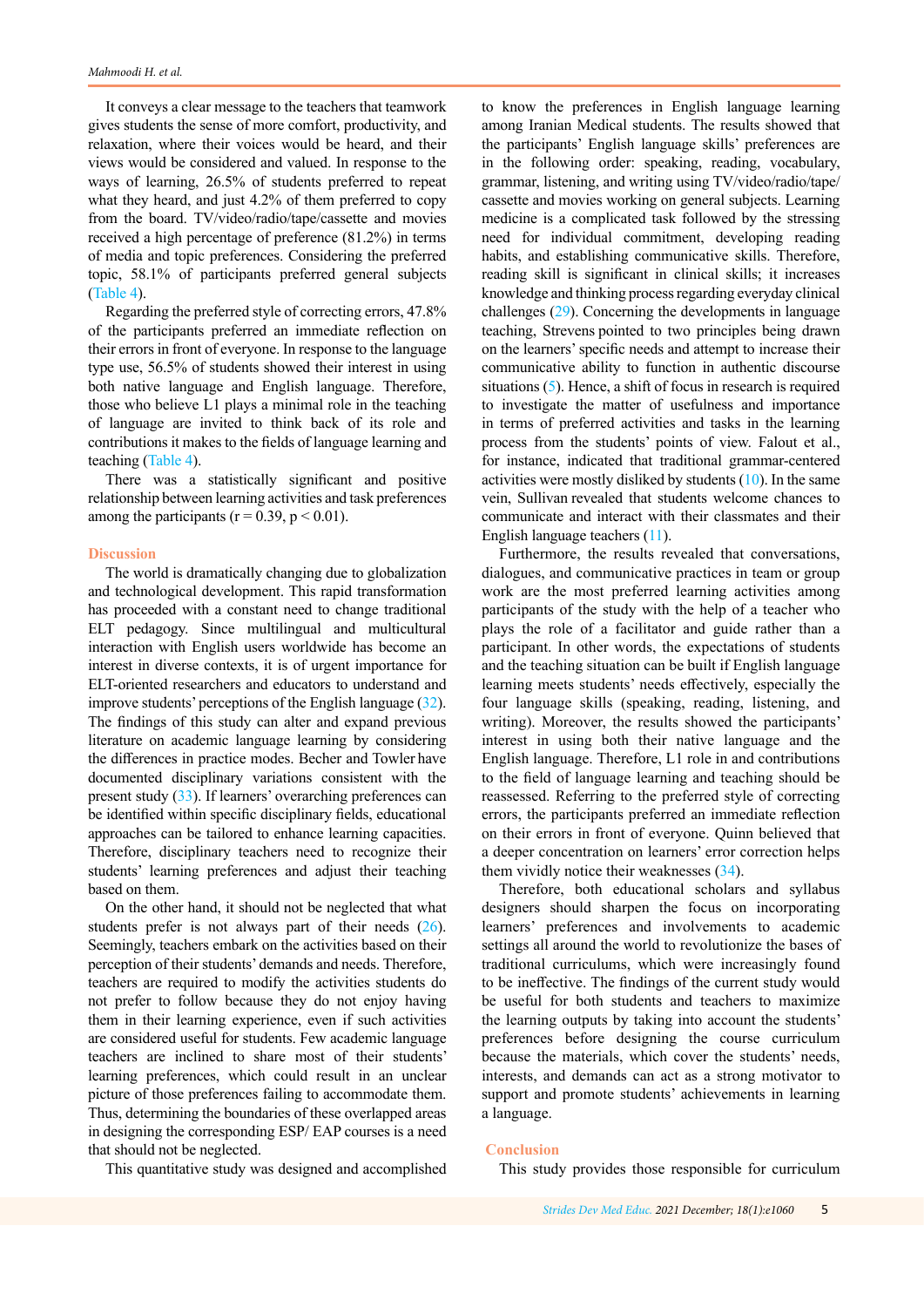<span id="page-5-0"></span>design with important information to adjust their English language teaching while taking learners' preferences into account. In brief, given the growing global importance of the English language and the salient interpretation of the impact of these shifts on students of medical sciences' attitudes towards learning the English language, there is a need for theoretical and practical exploration of learners' preferences towards the English language. Based on the above-mentioned, teaching the English language can be better designed to satisfy different students, thereby strengthening the possibility of their ability to apply the English language successfully in their future educational and professional life. Furthermore, to minimize the effects of irrelevant course content selection, the ESP practitioners are strongly required to conduct a proper needs analysis. Despite its strengths, there are some limitations in this study that should be taken into consideration. First, the study sample is for the typical Iranian context, limiting the generalizability of the results to other settings. Our data were obtained from 372 students from three different fields of medical, paramedical, and nursing, and midwifery in Iran, and these results may not be generalizable to other EFL contexts. Besides, since the informants were all Iranian, this aspect of the participants made it difficult to generalize the findings across other contexts. Therefore, a future study may consider recruiting participants with diverse ethnic backgrounds. It would be valuable to replicate the study in other contexts to check the results. Additional longitudinal studies are needed to study participants' preferences.

## **Acknowledgments**

We are pleased to thank the students and academic staff of the Hormozgan University of Medical Sciences who have rendered their voluntary consent for participating in the project.

**Conflict of Interests:** The corresponding author declares that there are no competing interests to be expressed on behalf of all the authors.

**Ethical approval:** The current study was approved by the Ethics Committee of the Hormozgan University of Medical Sciences (1398.075). Besides, participants were assured that the collected data would be used only for research, and the name of the participants would be kept confidential.

**Funding/Support:** HM contributed to the study design, data collection, and manuscript drafting. MHN contributed to the study design, data analysis and interpretation, and study revision. HS contributed to manuscript drafting.

#### **References**

3. Slavin RE. Educational psychology: Theory and practice.  $7<sup>th</sup>$  ed. New York; A Pearson Education Company: 2000.

4. Hutchinson T, Waters A. English for specific purposes. Cambridge university press; 1987.

5. Strevens P. A British View. Proceedings of the Conference on Functional Englishers; 1978 Aug 10-12; Carbondale, Illinois, USA.

6. Nunan D. Designing tasks for the communicative classroom. Cambridge university press; 1989. 211.

7. Wesely PM. Learner attitudes, perceptions, and beliefs in language learning. Foreign Language Annals. 2012; 45(s1):s98-117. doi: 10.111/j.1944-9720.2012.01181.x.

8. Morrison B. The role of the self-access centre in the tertiary language learning process. System. 2008; 36(2):123-40. doi:10.1016/j. system.2007.10.004

9. Murray G. Autonomy in the Time of Complexity: Lessons from Beyond the Classroom. Studies in Self-Access Learning Journal. 2017; 8(2): 116-34. doi:10.37237/080205

10. Falout J, Murphey T, Elwood J, Hood M. Learner voices: Reflections on secondary education. Proceedings of the Conference JALT. 2008 Nov 20-23; Tokyo, Japan.

11. Sullivan SA, Hollen L, Wren Y, Thompson AD, Lewis G, Zammit S. A longitudinal investigation of childhood communication ability and adolescent psychotic experiences in a community sample. Schizophrenia research. 2016; 173(1-2): 54-61. doi:10.1016/j.schres.2016.03.005. [PMID: 26972475] [PMCID: PMC4847740]

12. Kang HD, Son JB, Lee SW. Perceptions of and preferences for English language teaching among pre-service teachers of EFL. English Language Teaching. 2006; 18(4): 25-49.

13..Lau K, Gardner D. Disciplinary variations in learning styles and preferences: Implications for the provision of academic English. System. 2019; 80: 257-68. doi:10.1016/j.system.2018.12.010

14. Drake SM, Burns RC. Meeting standards through integrated curriculum. Association for Supervision and Curriculum Development(ASCD); 2004.181p.

15. Fogarty R, Stoehr J. Integrating Curriculum with Multiple Intelligence. Palatine: Skylight. 1995.

16. MacMath S, Wallace J, Chi X. Problem-based learning in mathematics: A tool for developing students' conceptual knowledge. [Cited 2009 Nov 13]. Available from: https://oere.ca/wp-content/ uploads/2012/05/WW\_problem\_based\_math.pdf.

17. Paterson L. The survival of the democratic intellect: academic values in Scotland and England. Higher Education Quarterly. 2003; 57(1): 67- 93. doi:10.1111/1468-2273.00235

18. Pring R. Curriculum integration. Journal of Philosophy of Education. 1971;5(2):170-200. doi:10.1111/j.1467-9752.1971.tb00455.x

19. Bada E, Okan Z. Students' Language Learning Preferences. TESL-EJ. 2000; 4(3).

20. Al Hummaira S. I Learn What I Need: An Analysis of Students' Needs in Learning English. Advances in Social Science, Education and Humanities Research. 2019; 326: 462-8. doi:10.2991/iccie-18.2019.81

21. Khan SA, Arif MH, Yousuf MI. A Study of Relationship between Learning Preferences and Academic Achievement. Bulletin of Education and Research. 2019; 41(1): 17-32.

22. Fatemi AH, Asghari A. Attribution theory, personality traits, and gender differences among EFL learners. International Journal of Education. 2012; 4(2): 181-201. doi:10.5296/ije.v4i2.1455

23. Khmakhien A. Demystifying Thai EFL learners' perceptual learning style preferences. 3L: The Southeast Asian Journal of English Language Studies. 2012; 18(1): 61-74.

24. Obralic N, Akbarov A. Students Preference on Perceptual Learning Style. Acta Didactica Napocensia. 2012; 5(3): 31-42.

25. Reid JM. Learning styles in the ESL/EFL classroom. Boston: Heinle & Heinle Publishers; 1995. 264.

26. Longman P. Longman Exams Dictionary. UK: British Library Cataloging Publishers; 2006.

27. Gardner RC. Attitude/Motivation Test Battery: International AMTB Research Project. Canada: The University of Western Ontario; 2004.

28. Chalak A, Kassaian Z. Motivation and attitudes of Iranian undergraduate EFL students towards learning English. GEMA Online™ Journal of Language Studies. 2010; 10(2): 37-56.

29. McGarry A. (dissertation). How does the use of explicit 'talk for learning teaching'improve students' collaboration, understanding and independence in English lessons?. Oxford, United Kingdom: University

<sup>1.</sup> Mahmoodi H, Haddad Narafshan M. Identity types and learners' attitudes in language learning: Voices from students of medical sciences. Res Dev Med Educ. 2020; 9(1):17. doi: 10.34172/rdme.2020.017 2. Dunn RS, Griggs SA. Learning styles and the nursing profession. New York: Jones & Bartlett Learning; 1998.